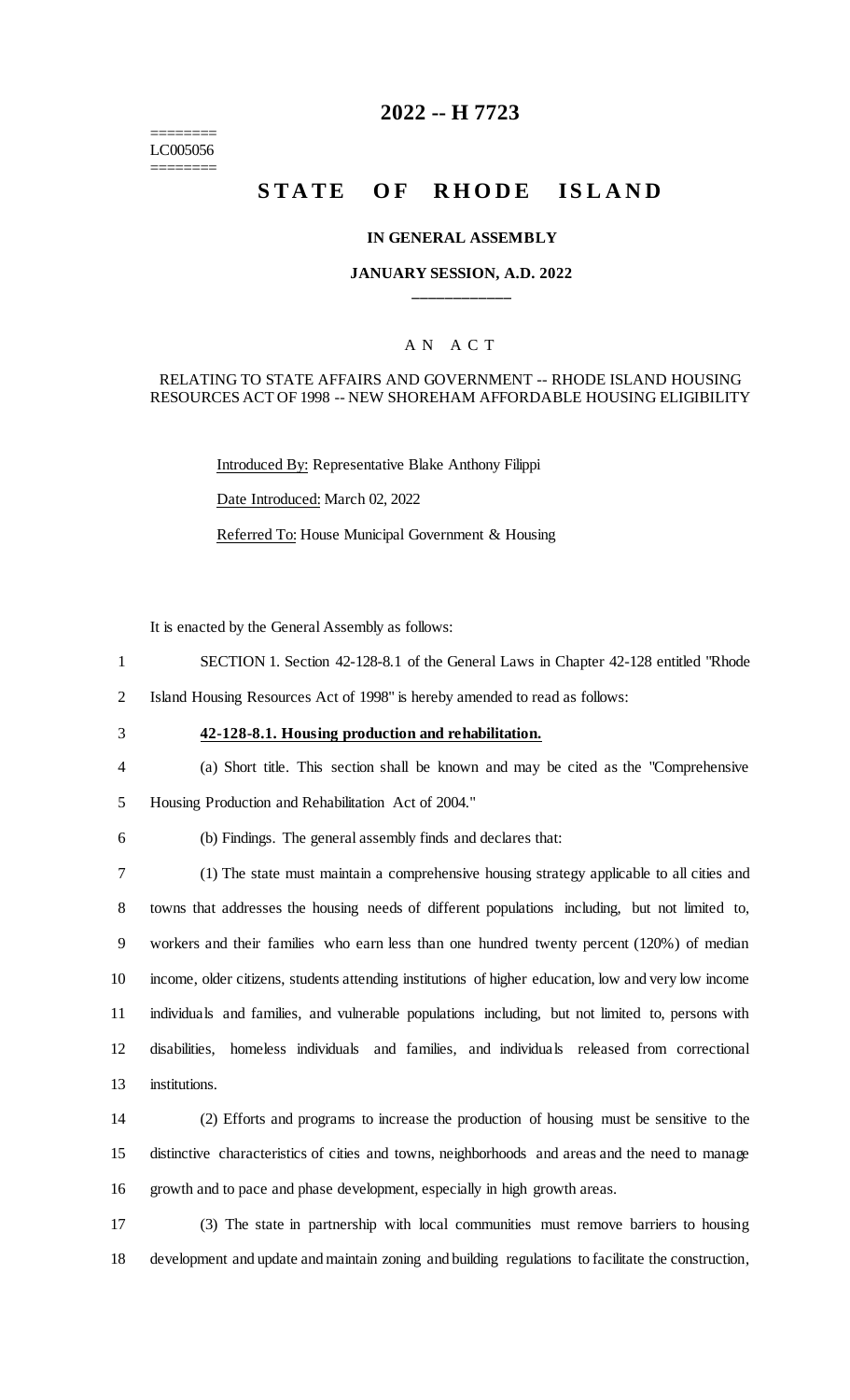rehabilitation of properties and retrofitting of buildings for use as safe affordable housing.

 (4) Creative funding mechanisms are needed at the local and state levels that provide additional resources for housing development, because there is an inadequate amount of federal and state subsidies to support the affordable housing needs of Rhode Island's current and projected population.

 (5) Innovative community planning tools, including, but not limited to, density bonuses and permitted accessory dwelling units, are needed to offset escalating land costs and project financing costs that contribute to the overall cost of housing and tend to restrict the development and preservation of housing affordable to very low income, low income and moderate income persons.

 (6) The gap between the annual increase in personal income and the annual increase in the median sales price of a single-family home is growing, therefore, the construction, rehabilitation and maintenance of affordable, multi-family housing needs to increase to provide more rental housing options to individuals and families, especially those who are unable to afford homeownership of a single-family home.

 (7) The state needs to foster the formation of cooperative partnerships between communities and institutions of higher education to significantly increase the amount of residential housing options for students.

 (8) The production of housing for older citizens as well as urban populations must keep pace with the next twenty-year projected increases in those populations of the state.

 (9) Efforts must be made to balance the needs of Rhode Island residents with the ability of the residents of surrounding states to enter into Rhode Island's housing market with much higher annual incomes at their disposal.

 (c) Strategic plan. The commission, in conjunction with the statewide planning program, shall develop by July 1, 2006, a five (5) year strategic plan for housing, which plan shall be adopted as an element of the state guide plan, and which shall include quantified goals, measurable intermediate steps toward the accomplishment of the goals, implementation activities, and standards for the production and/or rehabilitation of year-round housing to meet the housing needs including, but not limited to, the following:

 (1) Older Rhode Islanders, including senior citizens, appropriate, affordable housing options;

(2) Workers, housing affordable at their income level;

(3) Students, dormitory, student housing and other residential options;

(4) Low income and very low income households, rental housing;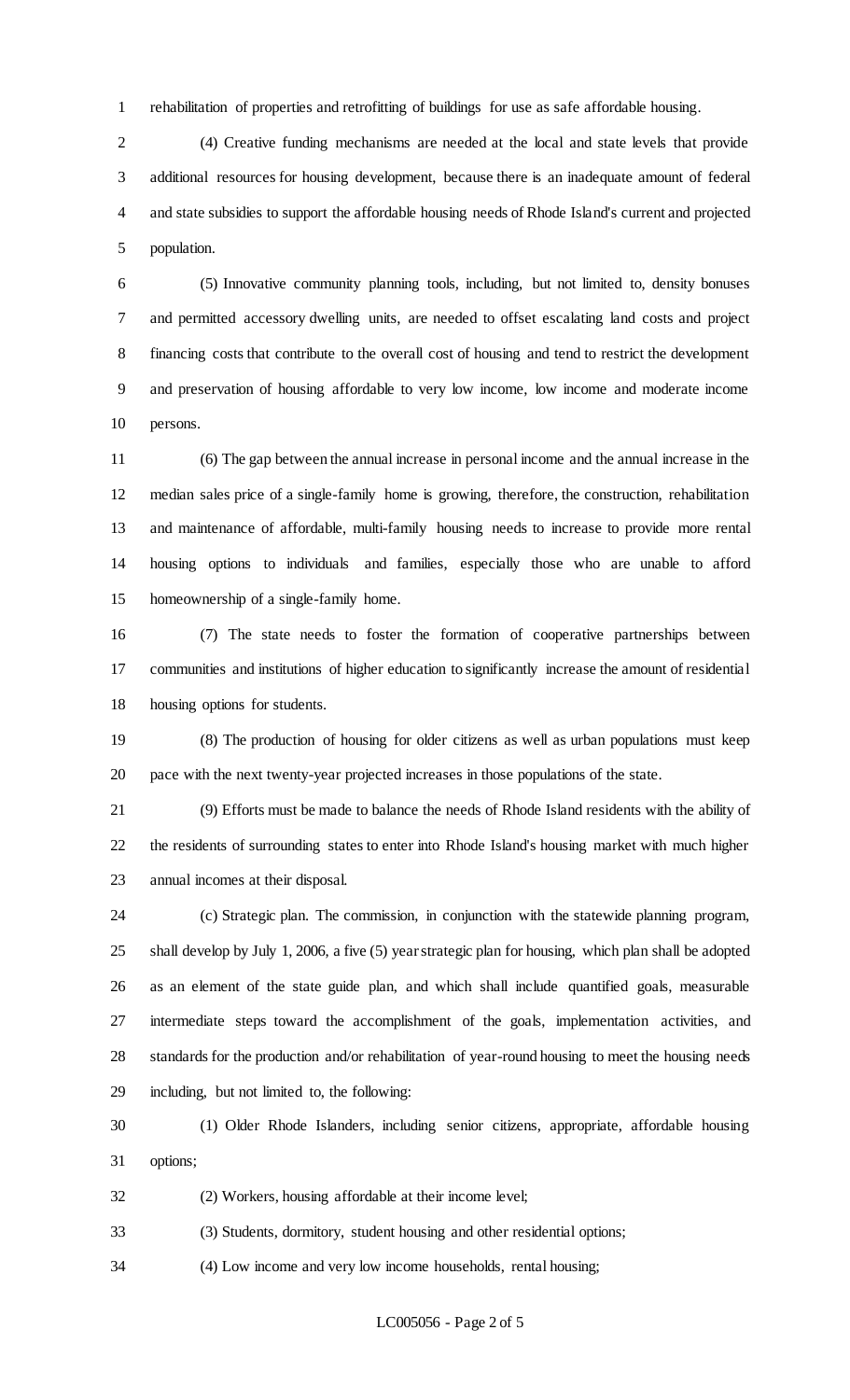- 
- (5) Persons with disabilities, appropriate housing; and

 (6) Vulnerable individuals and families, permanent housing, single room occupancy units, transitional housing and shelters.

 (d) As used in this section and for the purposes of the preparation of affordable housing plans as specified in chapter 45-22.2, words and terms shall have the meaning set forth in chapter 45-22.2, chapter 45-53, and/or § 42-11-10, unless this section provides a different meaning or unless the context indicates a different meaning or intent.

 (1) "Affordable housing" means residential housing that has a sales price or rental amount that is within the means of a household that is moderate income or less. In the case of dwelling units for sale, housing that is affordable means housing in which principal, interest, taxes, which may be adjusted by state and local programs for property tax relief, and insurance constitute no more than thirty percent (30%) of the gross household income for a household with less than one 13 hundred and twenty percent (120%) of area median income, adjusted for family size. Provided, however, that exclusively for the residents of New Shoreham, their affordable housing eligibility standards shall include households whose adjusted gross income is less than one hundred forty percent (140%) of their residents' median income, adjusted for family size. In the case of dwelling units for rent, housing that is affordable means housing for which the rent, heat, and utilities other than telephone constitute no more than thirty percent (30%) of the gross annual household income for a household with eighty percent (80%) or less of area median income, adjusted for family size. Affordable housing shall include all types of year-round housing, including, but not limited to, manufactured housing, housing originally constructed for workers and their families, accessory dwelling units, housing accepting rental vouchers and/or tenant-based certificates under Section 8 of the United States Housing Act of 1937, as amended, and assisted living housing, where the sales or rental amount of such housing, adjusted for any federal, state, or municipal government subsidy, is less than or equal to thirty percent (30%) of the gross household income of the low and/or moderate income occupants of the housing.

 (2) "Affordable housing plan" means a plan prepared and adopted by a town or city either to meet the requirements of chapter 45-53 or to meet the requirements of § 45-22.2-10(f), which require that comprehensive plans and the elements thereof be revised to conform with amendments to the state guide plan.

 (3) "Approved affordable housing plan" means an affordable housing plan that has been reviewed and approved in accordance with § 45-22.2-9.

 (4) "Moderate income household" means a single person, family, or unrelated persons living together whose adjusted gross income is more than eighty percent (80%) but less than one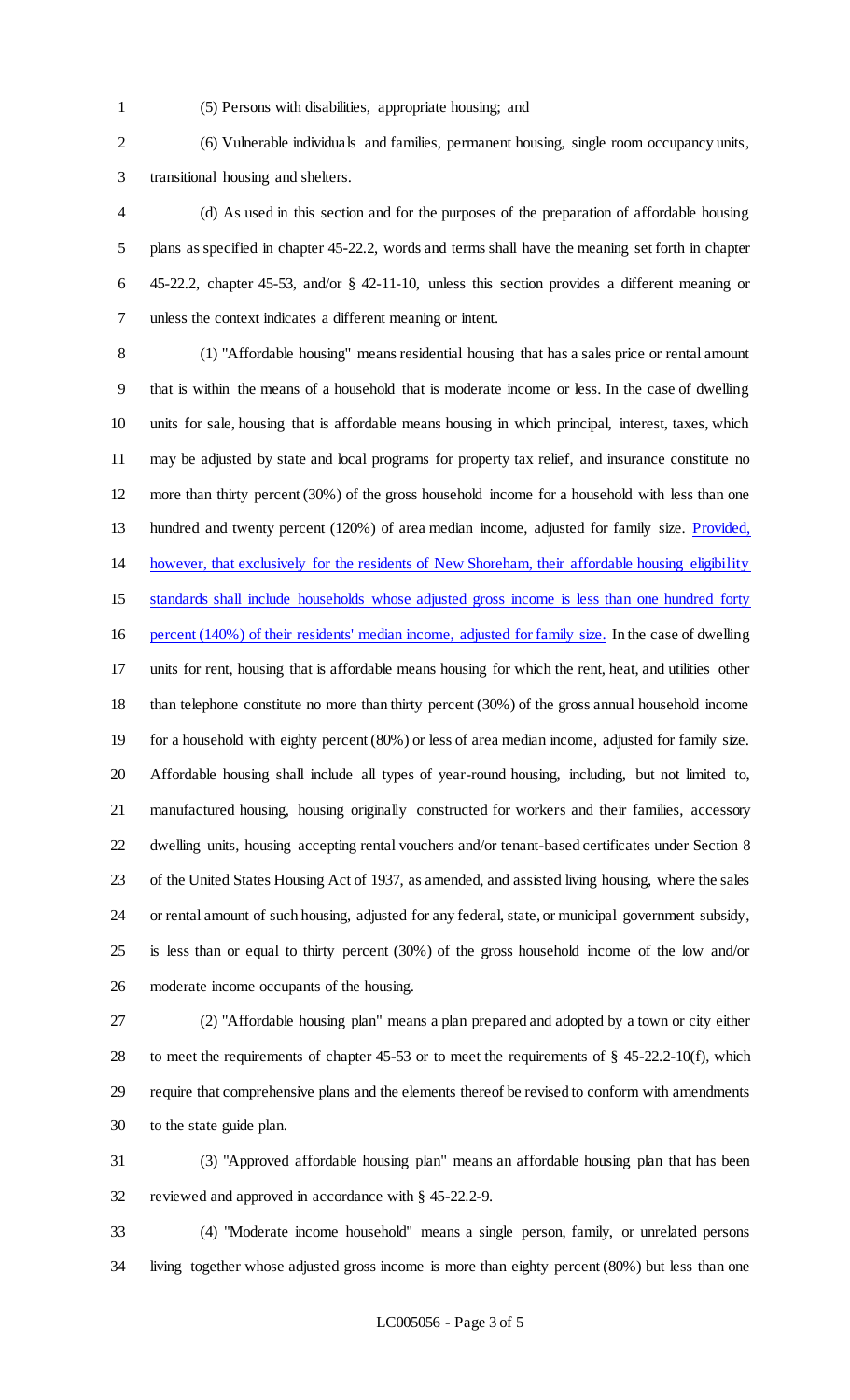hundred twenty percent (120%) of the area median income, adjusted for family size.

 (5) "Seasonal housing" means housing that is intended to be occupied during limited portions of the year.

 (6) "Year-round housing" means housing that is intended to be occupied by people as their usual residence and/or vacant units that are intended by their owner for occupancy at all times of the year; occupied rooms or suites of rooms in hotels are year-round housing only when occupied by permanent residents as their usual place of residence.

 (e) The strategic plan shall be updated and/or amended as necessary, but not less than once every five (5) years.

 (f) Upon the adoption of the strategic plan as an element of the state guide plan, towns and cities shall bring their comprehensive plans into conformity with its requirements, in accordance with the timetable set forth in § 45-22.2-10(f), provided, however, that any town that has adopted an affordable housing plan in order to comply with the provisions of chapter 45-53, which has been approved for consistency pursuant to § 45-22.2-9, shall be deemed to satisfy the requirements of the strategic plan for low and moderate income housing until such time as the town must complete its next required comprehensive community plan update.

 (g) Guidelines. The commission shall advise the state planning council and the state planning council shall promulgate and adopt not later than July 1, 2006, guidelines for higher density development, including, but not limited to: (A) inclusionary zoning provisions for low and moderate income housing with appropriate density bonuses and other subsidies that make the development financially feasible; and (B) mixed-use development that includes residential development, which guidelines shall take into account infrastructure availability; soil type and land capacity; environmental protection; water supply protection; and agricultural, open space, historical preservation, and community development pattern constraints.

 (h) The statewide planning program shall maintain a geographic information system map that identifies, to the extent feasible, areas throughout the state suitable for higher density residential development consistent with the guidelines adopted pursuant to subsection (g).

SECTION 2. This act shall take effect upon passage.

#### ======== LC005056 ========